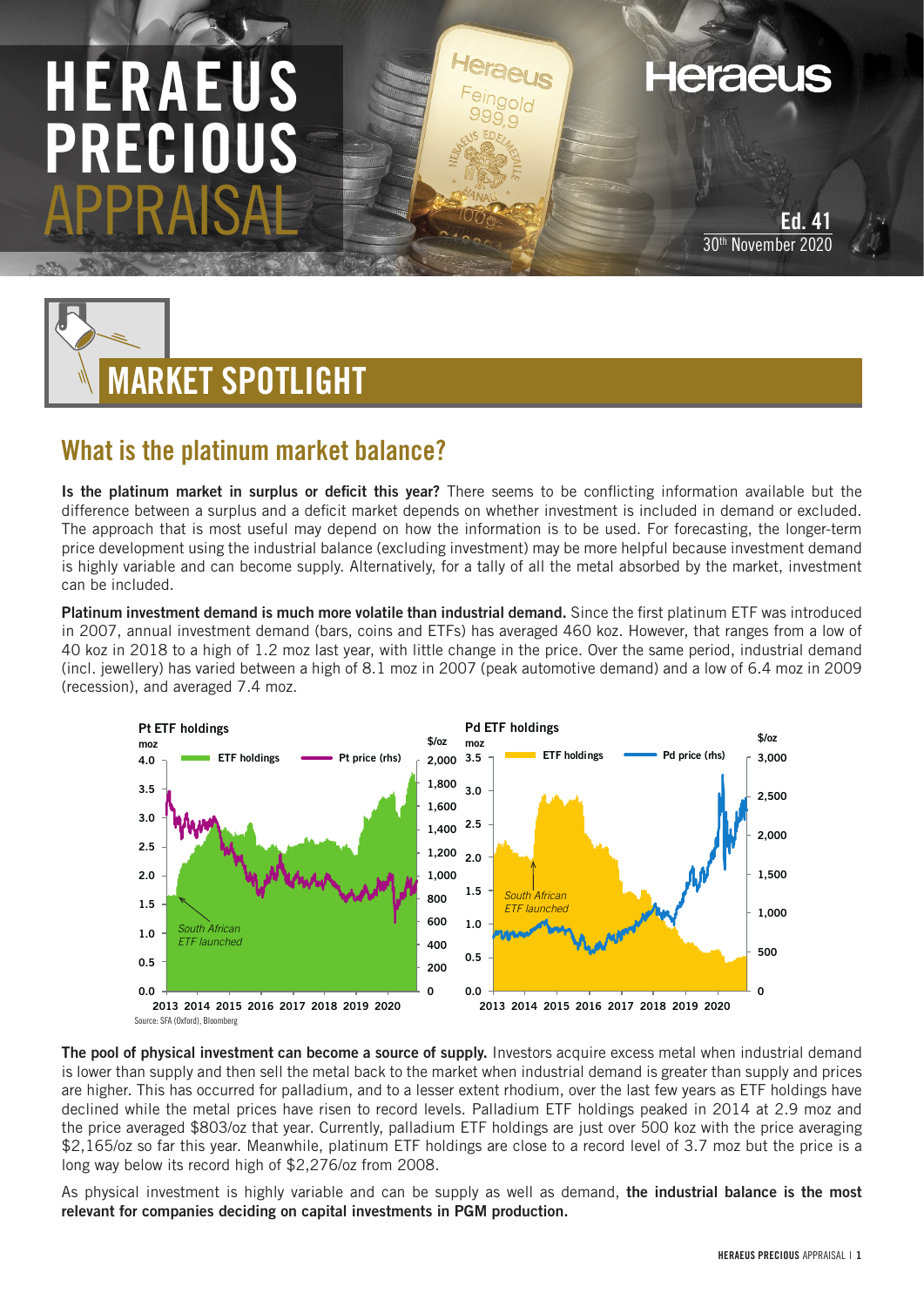## PRECIOUS METALS REVIEW

## Au

Gold

|  | <b>Close</b> Weekly change       | High | <b>Date</b>      | Low | <b>Date</b>      |
|--|----------------------------------|------|------------------|-----|------------------|
|  | $\sqrt{2}$ 1.785 -4.70%          |      | 1,875 23/11/2020 |     | 1,774 27/11/2020 |
|  | $\epsilon/\sigma$ z 1,493 -5.48% |      | 1.580 23/11/2020 |     | 1.487 27/11/2020 |

Gold less needed as a safe haven? The price continued lower last week, falling to a four-month low, as it was weighed down by more positive news of coronavirus vaccines. There have now been three successful vaccines confirmed and the perception of risk in the market is shrinking on the expectation that economic growth will return once mass vaccination is rolled out. This rather ignores the huge economic problems caused by lockdowns. In other news, the General Services

Administration in the US has recognised Joe Biden as the winner of the presidential election. Donald Trump has agreed to have his team transition to the new administration, removing some political risk and further undermining gold's safe-haven appeal. Biden is expected to name former Federal Reserve Chair, Janet Yellen, to serve as Treasury Secretary, which is boosting prospects for fiscal stimulus. Along with protracted low interest rates, this bodes well for gold over the medium term.

|                | <sup>47</sup> Ag Silver |                             |             |                  |     |                      |
|----------------|-------------------------|-----------------------------|-------------|------------------|-----|----------------------|
|                |                         | <b>Close</b> Weekly change  | <b>High</b> | <b>Date</b>      | Low | <b>Date</b>          |
|                |                         | $\sqrt[6]{oz}$ 22.63 -6.93% |             | 24.28 23/11/2020 |     | 22.35 27/11/2020     |
| $\epsilon$ /oz |                         | 18.93 -7.68%                |             | 20.45 23/11/2020 |     | $18.72$ $27/11/2020$ |

### Silver demand boosted by higher Chinese solar

installations. The forecast for China's photovoltaic (PV) installation has been revised higher to 34-38 GW in 2020 (source: AECEA) after China's National Energy Administration revealed that new capacity reached 18.7 GW in the first nine months of the year. Installations are on track to exceed 2019 by as much as 26%, and silver consumption in China's PV market is forecast to account for around 27 moz this year. Annual PV installations are predicted to continue growing over the next few years,

with the 14th Five-Year Plan (2021-2025) expected to accelerate the country's clean energy transition. China is the largest PV market in the world, accounting for 27% of global installations last year (30.1 GW) and around 24 moz of silver. While the Chinese market has shown strong growth in the face of the pandemic, other regions, particularly Europe, have suffered and global silver PV demand is expected to decline year-on-year in 2020. The silver price has managed to perform roughly in line with gold for several weeks so near term it could slip lower.

## Pt

|                | Pt Platinum |                            |             |             |     |             |  |  |
|----------------|-------------|----------------------------|-------------|-------------|-----|-------------|--|--|
|                |             | <b>Close</b> Weekly change | <b>High</b> | <b>Date</b> | Low | <b>Date</b> |  |  |
| S/OZ           | 965         | $1.39\%$                   | 972         | 27/11/2020  | 919 | 23/11/2020  |  |  |
| $\epsilon$ /oz | 808         | $0.60\%$                   | 815         | 25/11/2020  | 778 | 23/11/2020  |  |  |

A no-deal Brexit could cut UK vehicle production by 2 million units over the next five vears due to a contraction in demand from possible World Trade Organization (WTO) tariffs (source: SMMT). Failure to agree a deal by the end of 2020 could cost the sector £55.4 billion (\$74 billion) in tariffs by 2025, on top of the billions that have already been lost as a result of Covid-19 this year. If no deal is reached before 31 December, WTO tariffs, including 10% on cars and 22% on vans and trucks, would apply on imports and exports. This would make the UK car market, one of the largest in Europe, considerably less

competitive. In 2019, of the 1.3 million cars built in the UK, accounting for 75 koz of platinum, more than 80% were exported. In a no-deal scenario, annual production is forecast to fall below 1 million units (-23% from 2019). The impact of Brexit threatens to exacerbate the decline of Europe's autocatalyst platinum demand which is already under strain from the shrinking market share of diesel cars. Platinum has rallied recently but looks expensive above \$900/oz considering its weak industrial demand outlook.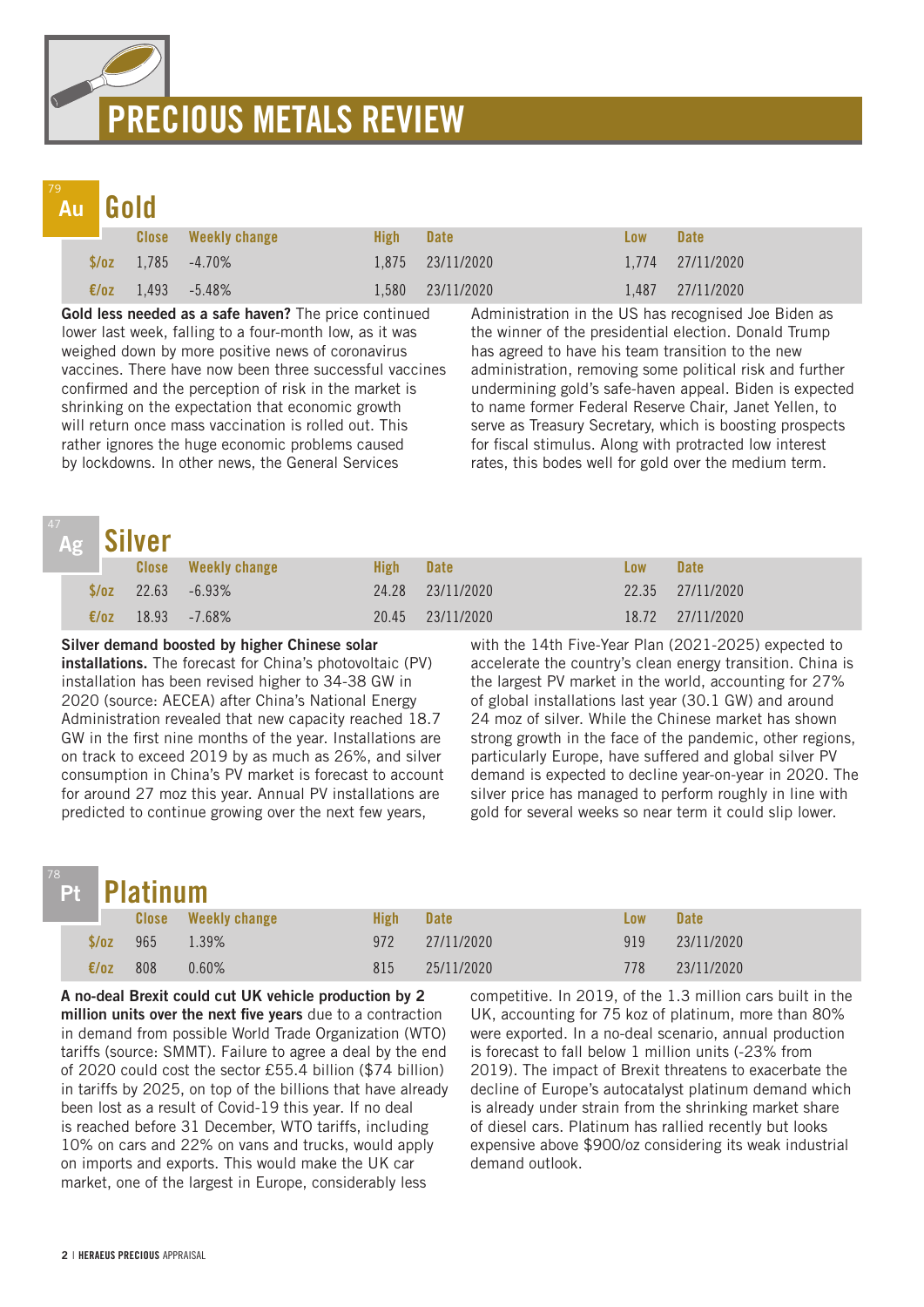# PRECIOUS METALS REVIEW



77 Ir

|                | Pd <b>Palladium</b>  |                            |      |                  |            |                  |  |  |
|----------------|----------------------|----------------------------|------|------------------|------------|------------------|--|--|
|                |                      | <b>Close</b> Weekly change | High | <b>Date</b>      | <b>Low</b> | <b>Date</b>      |  |  |
|                | $\sqrt{2.427}$ 4.39% |                            |      | 2,433 27/11/2020 |            | 2,320 24/11/2020 |  |  |
| $\epsilon$ /0Z | 2.032 3.62%          |                            |      | 2.035 27/11/2020 |            | 1.957 25/11/2020 |  |  |

China's car sales recorded another strong month in October, up by 9.3% year-on-year to 2.11 million units. However, the selling rate has slowed slightly as October recorded just a 0.8% increase from September. China's economic growth signals were mixed last month, as retail sales continue to lag industrial output. Passenger car sales were down 9.9% year-on-year in the period

January-October to 15.49 million units (source: CAAM)

and full-year sales are expected to be lower year-onyear. However, owing to higher loadings to meet tighter emission standards, palladium demand in China, the largest source of palladium autocatalyst demand, is actually forecast to grow year-on-year, by around 4% to 2.3 moz. While processing problems in South Africa are restraining refined output, the palladium price can remain supported above \$2,200/oz.

#### <del>.</del><br>hodium, Ruthenium, Iridium 44 Ru

| Rh | _______               | ----------------- | --------------   |                              |
|----|-----------------------|-------------------|------------------|------------------------------|
|    |                       | <b>Rhodium</b>    | <b>Ruthenium</b> | <i><u><b>Iridium</b></u></i> |
|    | <b>Reporting week</b> | $$16,300$ /oz     | \$295/oz         | $$1,670$ /oz                 |
|    | <b>Previous week</b>  | $$16,300$ /oz     | \$295/oz         | $$1,670$ /oz                 |

Ruthenium use in electronics helps facilitate device miniaturisation. Advancing technologies such as 5G, the Internet of Things and Artificial Intelligence have led to rapid growth in the volume of digital data stored in clouds, smartphones and computers. Increased miniaturisation is needed to meet this growing demand for data storage. Tanaka has developed an improved ruthenium precursor which will help to facilitate device miniaturisation, improve performance and reduce energy consumption in semiconductor devices used in electronics. Precursors are volatile compounds used to

deposit metal films for conductive lines in semiconductor devices. Electrical applications such as semiconductors are the largest demand sector for ruthenium, accounting for around 340 koz of metal last year (35% of total demand).

The ruthenium and iridium prices remained unchanged last week. Rhodium held on to its record high price with ease, given the supply-induced tightness the market is currently experiencing.